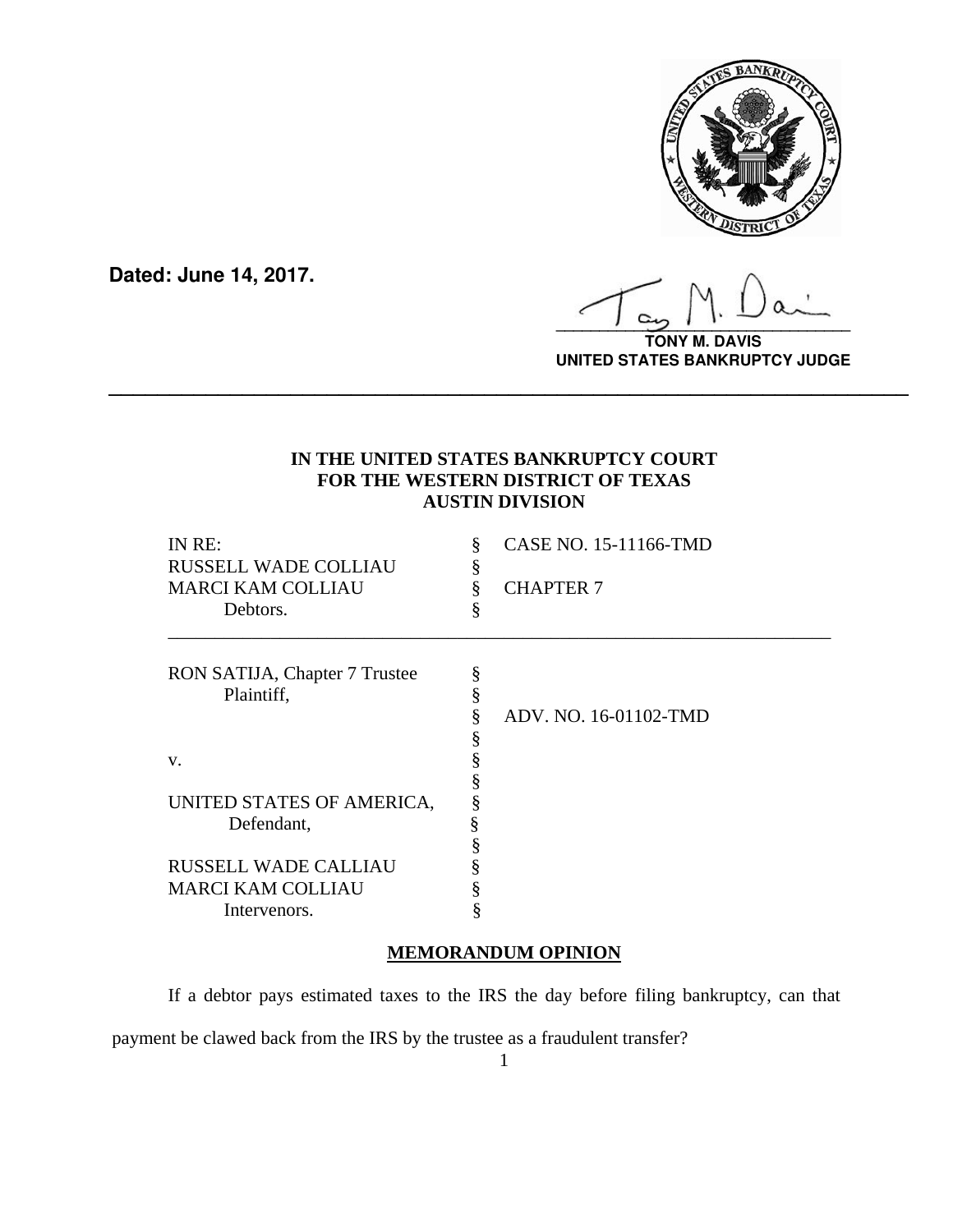#### **I. BACKGROUND AND FACTS**

 On September 2, 2015, the Colliaus made a payment of \$28,000 to the United States (Internal Revenue Service) for their 2015 estimated taxes.<sup>1</sup> One day later, the Colliaus filed for relief under Chapter 7 of the Bankruptcy Code.<sup>2</sup> The Chapter 7 Trustee filed an adversary proceeding to avoid the \$28,000 payment as a fraudulent transfer, and to recover the \$28,000 from the United States.<sup>3</sup> After the suit was filed, the Colliaus sought and were granted the right to intervene, and so became parties to the suit.<sup>4</sup> The Colliaus fear that if the Trustee recovers the \$28,000 from the United States, they will be left with a \$28,000 tax liability.<sup>5</sup>

## **II. ANALYSIS**

The Trustee moved for summary judgment, asserting that the record demonstrates no genuine dispute of material fact as to the Colliaus' intent to hinder, delay, or defraud a creditor.<sup>6</sup>

The Trustee also says that the Colliaus received less than a reasonably equivalent value when

<u>.</u>

<sup>&</sup>lt;sup>1</sup> Compl. 2, ECF No. 1; United States Answer 2, ECF No. 3.

<sup>2</sup> *In re Colliau*, No: 15-11166, Pet., ECF No. 1. 3

 $3$  Compl, ECF No. 1.

<sup>&</sup>lt;sup>4</sup> Mot. to Intervene, ECF No. 4; Order Allowing Intervention, ECF No. 13.

<sup>&</sup>lt;sup>5</sup> Mot. to Intervene 2, ECF No. 4.

<sup>&</sup>lt;sup>6</sup> Mot. Summ. J., ECF No. 16. Under Federal Rule of Civil Procedure 56, made applicable in this adversary proceeding by Federal Rule of Bankruptcy Procedure 7056, a court "shall grant summary judgment if the movant shows that there is no genuine dispute as to any material fact and the movant is entitled to judgment as a matter of law." Fed. R. Civ. P. 56(a); *see Celotex Corp. v. Catrett*, 477 U.S. 317, 322-23 (1986). A "genuine issue" of "material fact" is one that could affect the outcome of the action or allow a reasonable fact finder to find in favor of the non-moving party. *James v. Texas Collin Cnty.*, 535 F.3d 365, 373 (5th Cir. 2008). "If the movant bears the burden of proof on an issue at trial, a successful motion for summary judgment must present evidence that would entitle the movant to judgment at trial." *Vulcan Constr. Materials v. Kibel (In re Kibel)*, Adv. No. 10-5086, 2011 WL 1042575, at \*3 (Bankr. W.D. Tex. Mar. 16, 2011) (citing *Malacara v. Garber*, 353 F.3d 393, 403 (5th Cir. 2003)). Thus, the Trustee must present evidence to support a ruling in his favor on the issues on which they bear the burden of proof. But once he does so, the Colliaus cannot simply remain silent. "Upon an adequate showing, the burden shifts to the nonmoving party to establish a genuine issue of material fact. The nonmoving party has a duty to respond with specific evidence demonstrating a disputed fact issue." *Id.* (internal citations omitted); *see Sossamon v. Lone Star St. of Tex.*, 560 F.3d 316, 326 (5th Cir. 2009). The Court looks at the evidence in a light most favorable to the non-moving party. *Piazza's Seafood World, LLC v. Odom*, 448 F. 3d 744, 752 (5th Cir. 2006). "[S]ummary judgment is rarely proper when an issue of intent is involved. . . ." *Guillory v. Dotmar Indus. Inc. v. John Deere Co.*, 95 F.3d 1320, 1326 (5th Cir. 1996).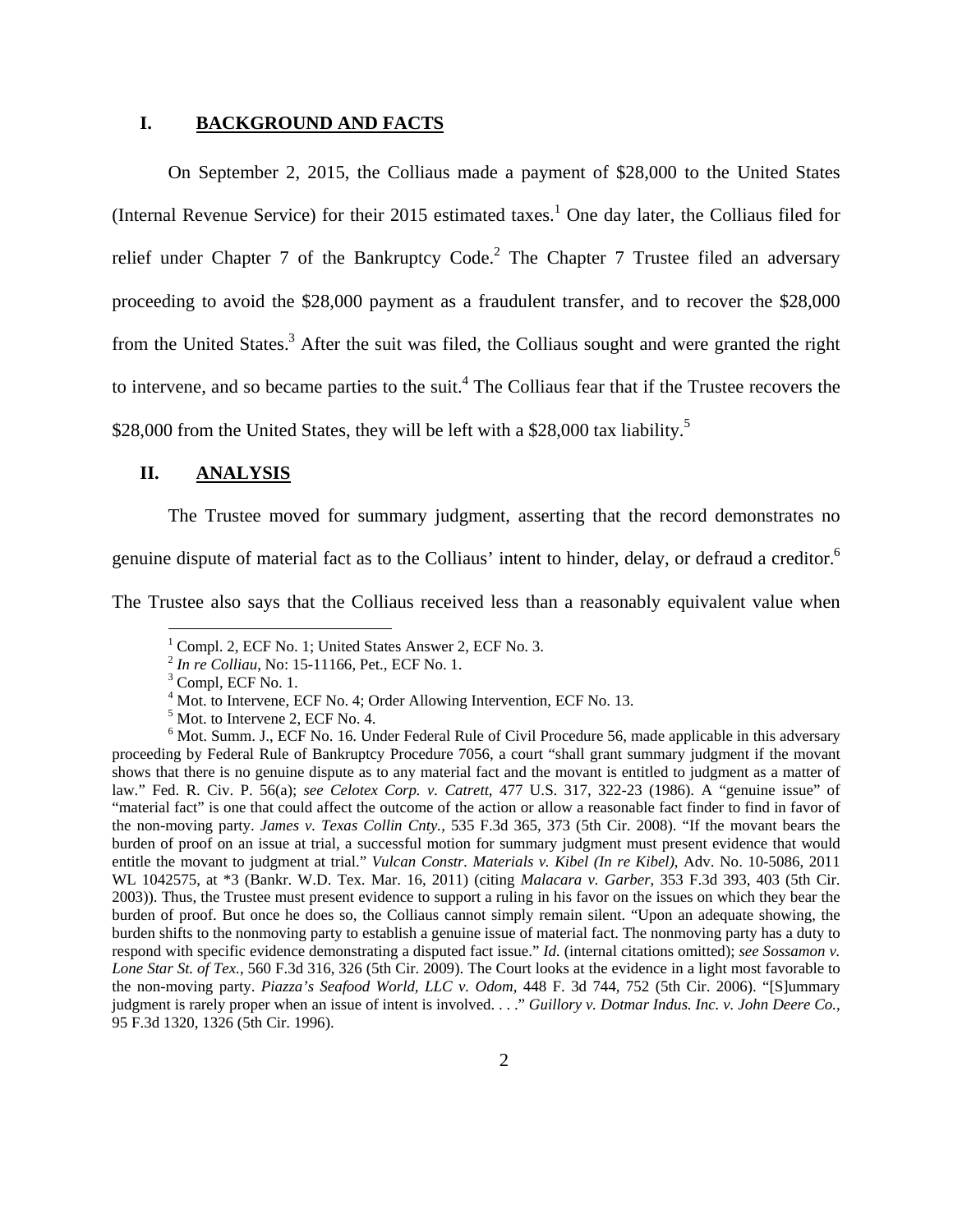paying their 2015 estimated taxes, because estimated taxes are not due until the return is filed, and therefore do not meet the statutory definition of value.<sup>7</sup> The Colliaus responded to the Trustee's motion for summary judgment with additional evidence (an affidavit), and filed their own motion for summary judgment.<sup>8</sup>

## **A. 11 U.S.C. § 548(a)(1)(A) – Intent by the debtors to hinder, delay, or defraud.**

 Transfers made shortly before bankruptcy with the actual intent to hinder, delay or defraud creditors can be recovered by a trustee for the benefit of creditors.<sup>9</sup> Here, the Trustee is the moving party, and has the trial burden of proof in regards to the Colliaus' intent.<sup>10</sup> The Trustee correctly refers to the "badges of fraud" analysis used by this Court in *In re Wolf*<sup>11</sup> to assist in determining a party's intent.<sup>12</sup> The Trustee, without specifying which badges of fraud are satisfied, claims that the pre-payment of an obligation the day before bankruptcy is adequate evidence of the Colliaus' actual intent to hinder, delay, or defraud a creditor.<sup>13</sup> More specifically, according to the Trustee: (1) this Court has previously found that the Colliaus made payments for home repairs and improvements with the intent to hinder, delay, or defraud creditors;<sup>14</sup> (2) the tax payments were made one day before the Colliaus filed bankruptcy; (3) the payments depleted the Colliaus' bank account; and (4) the Colliaus used non-exempt funds to pay off a non-

1

<sup>7</sup> Mot. Summ. J. 4-7, ECF No. 16.

<sup>&</sup>lt;sup>8</sup> Intervenors' Resp. to Pl.'s Mot. Summ. J. and Cross Mot. Summ. J., ECF No. 17.

<sup>&</sup>lt;sup>9</sup> 11 U.S.C § 548(a)(1)(A).<br><sup>10</sup> *See Vulcan Constr. Materials v. Kibel (In re Kibel)*, Adv. No. 10-5086, 2011 WL 1042575, at \*3 (Bankr. W.D. Tex. Mar. 16, 2011) (citing *Malacara v. Garber*, 353 F.3d 393, 403 (5th Cir. 2003)) (acknowledging the movant's burden of proof).<br><sup>11</sup> *In re Wolf*, No. 15-31477, 2016 WL 4940198, at \*24-28 (Bankr. W.D. Tex. Sept. 15, 2016).<br><sup>12</sup> Mot. Summ. J. 4, ECF No. 16.

<sup>13</sup> Mot. Summ. J. 7, ECF No. 16.

<sup>14</sup> Oral Ruling, *In re Colliau*, No. 15-11166 (Mar. 2, 2016).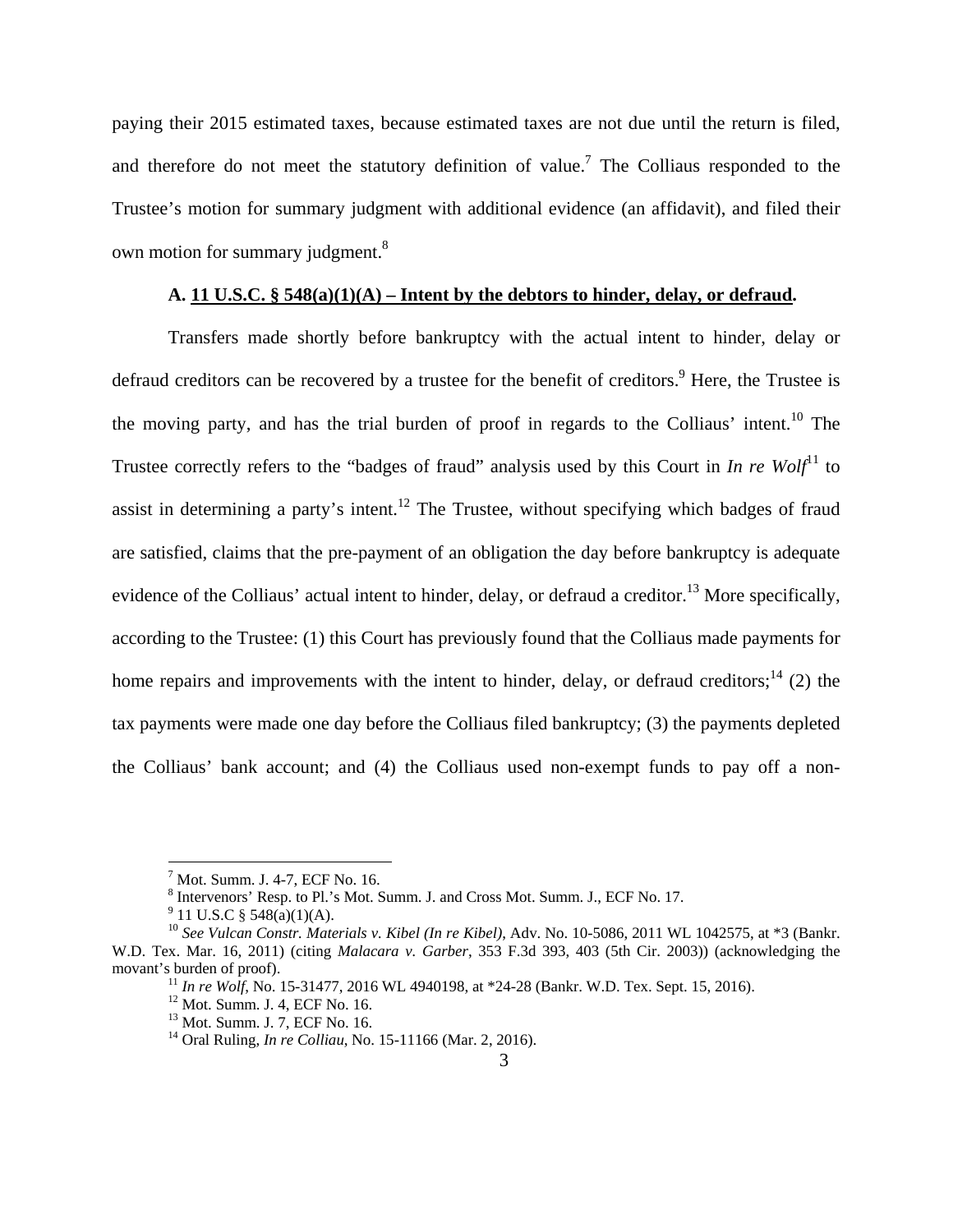dischargeable obligation.<sup>15</sup>

 The Colliaus' response, via affidavit, is that they "did not pay the IRS the \$28,000 with the intent to hinder, delay, or defraud other creditors.  $\ldots$ <sup>16</sup> Rather, they say that they made the payment because they expected to owe \$40,000 in taxes for 2015 and that they historically made minimal payments during the first half of the year and larger payments in the fall when they could better gauge their tax liability.<sup>17</sup> The affidavit, viewed in a light most favorable to the Colliaus, provides evidence that they did not intend to hinder, delay, or defraud.<sup>18</sup> Thus, there is a genuine issue of material fact as to the Colliaus' intent, and so the Trustee's motion must be denied on this issue. Likewise, in looking at the Colliau's motion, and viewing the facts cited by the Trustee in a light most favorable to the non-movant (the Trustee), there is a genuine dispute of material fact as to the Colliaus' intent, and so the Colliaus' motion must be denied on this issue as well.

#### **B. 11 U.S.C. § 548(a)(1)(B) – Received less than reasonably equivalent value.**

 The trustee can also recover transfers that were made for "less than a reasonably equivalent value" at a time when the debtor was insolvent.<sup>19</sup> The Colliaus admitted to insolvency, and so both briefs addressed the issue of reasonably equivalent value, and in particular the term "value," which is defined as satisfaction of a present or antecedent debt of the

 $\overline{a}$ 

<sup>15</sup> Mot. Summ. J. 2-3, ECF No. 16.

 $16$  Intervenors' Resp. to Pl.'s Mot. Summ. J. and Cross Mot. Summ. J. 9, ECF No. 17. Rule 56(c)(4) states: "[a]n affidavit or declaration used to support or oppose a motion must be made on personal knowledge, set out facts that would be admissible in evidence, and show that the affiant or declarant is competent to testify on the matters stated." Fed. R. Civ. P. 56(c)(4). Because the Colliaus' affidavit presents a statement of their personal knowledge, it satisfies Rule 56(c)(4).<br><sup>17</sup> Intervenors' Resp. to Pl.'s Mot. Summ. J. and Cross Mot. Summ. J. 9, ECF No. 17.<br><sup>18</sup> *See Piazza's Seafood World, LLC v. Odom,* 448 F.3d 744, 752 (5th Cir. 2006) ("The Court views the

evidence in a light most favorable to the non-movant.").

 $^{19}$  11 U.S.C. § 548 (a)(1)(B).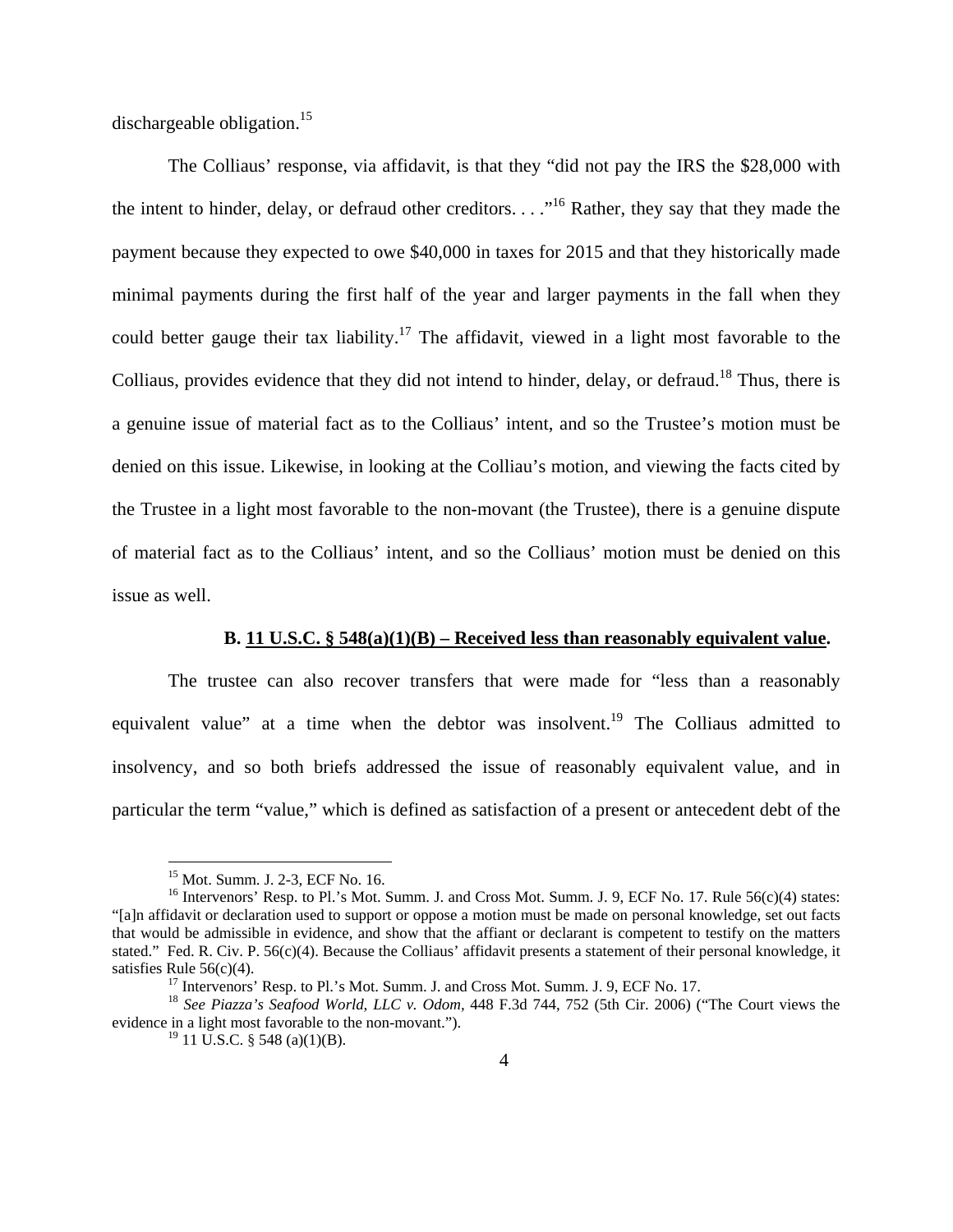debtor.<sup>20</sup> Is an estimated tax payment a payment of "present or antecedent debt," or is it a payment of future debt? If an estimated tax payment is a payment of an antecedent or present debt, then the transfer in satisfaction of the tax debt would be a dollar-for-dollar exchange, and would be for a reasonably equivalent value. If an estimated tax payment is a payment of future debt, then it would not meet the definition of value, and could be avoidable as a fraudulent transfer.

 According to the Internal Revenue Code, the "due dates" for payment of 25% of the "required annual payment" are: April 15, June, 15, September 15, and January 15 (of the following taxable year).<sup>21</sup> It is self-evident that if a payment is "due" under the terms of a statute, it is a "present" debt.

The real question in this case, and not addressed by the parties, is: *how much* was due when the \$28,000 payment was made? According to the Colliaus' brief, the "federal income tax withheld from Forms W-2 and 1099 was \$1,927, which was less than 90% of the tax due for 2015 (\$46,918), and less than 100% of the tax due for 2014 (\$13,084)".<sup>22</sup> Under Internal Revenue Code section 6654(d), the "required annual payment" is the lesser of (a) 90% of the tax for the year in question (here  $.9 \times $46,918$ , or \$42,226) or (b) 100% of the tax for the previous

 $\overline{a}$ 

<sup>&</sup>lt;sup>20</sup> Hr'g Record (May 17, 2017); Mot. Summ. J. 4-7, ECF No. 16; Intervenors' Resp. to Pl.'s Mot. Summ. J. and Cross Mot. Summ. J. 3, ECF No. 17; 11 U.S.C. § 548(d)(2)(A).

<sup>&</sup>lt;sup>21</sup> 26 U.S.C. § 6654(c). Curiously, the preference avoidance section says: "In this section . . . a debt for a tax is incurred on the day when such tax is last payable without penalty, including any extension." 11 U.S.C. §  $547(a)(4)$ . But just as the Fifth Circuit concluded that section  $547(a)(4)$  does not apply to the phrase "becomes" payable" under section 1305, so too section 547(a)(4) should not determine what is "present or antecedent" under section 548. *United States v. Ripley (In re Ripley),* 926 F.2d 440, 447-48 (5th Cir. 1991). By this same logic, and contrary to the Trustee's argument at Mot. Summ J. 5-7, a case interpreting section 1305 does not help with interpreting section 548. 22 Intervenors' Resp. to Pl.'s Mot. Summ. J. and Cross Mot. Summ. J. 5, ECF No. 17.